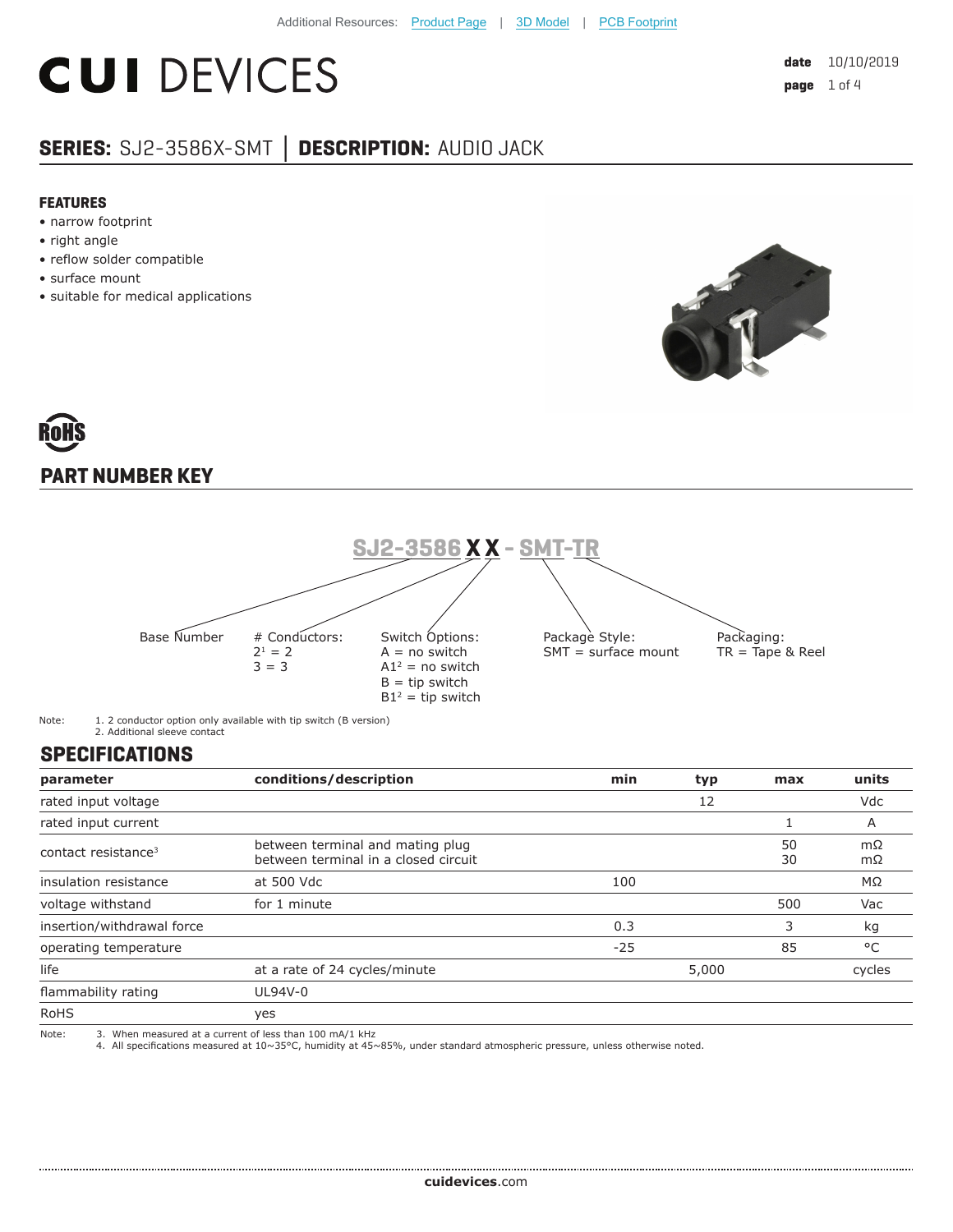#### **MECHANICAL DRAWING**

units: mm tolerance:  $X.X \pm 0.2$  mm X.XX ±0.10 mm X.XXX ±0.050 mm PCB: ±0.05 mm



|             | MATERIAL     | PLATING |
|-------------|--------------|---------|
| terminal 1  | copper alloy | silver  |
| terminal 2  | copper alloy | silver  |
| terminal 3  | copper alloy | silver  |
| terminal 4  | copper alloy | silver  |
| terminal 10 | copper alloy | silver  |
| plastic     | PA10T        |         |













| ( र                    |
|------------------------|
|                        |
| 14<br>Ø3.5 MATING PLUG |
|                        |

| Model No.      | SJ2-35862B-SMT     | SJ2-35863A-SMT   | SJ2-35863A1-SMT         | SJ2-35863B-SMT                      | SJ2-35863B1-SMT                         |
|----------------|--------------------|------------------|-------------------------|-------------------------------------|-----------------------------------------|
| Schematic      | -0 1<br>-010<br>02 | o 1<br>O 3<br>၁2 | ∩<br>о з<br>∩ 2.<br>O 4 | o 1<br>о 3<br>010<br>O <sub>2</sub> | ∩ 1<br>о з<br>$\Omega$ 10<br>O 2<br>O 4 |
| PIN            |                    |                  |                         |                                     |                                         |
| 1              | sleeve             | sleeve           | sleeve                  | sleeve                              | sleeve                                  |
| 2              | tip                | tip              | tip                     | tip                                 | tip                                     |
| 3              | <b>NP</b>          | ring             | ring                    | ring                                | ring                                    |
| $\overline{4}$ | <b>NP</b>          | <b>NP</b>        | sleeve                  | <b>NP</b>                           | sleeve                                  |
| 10             | tip switch         | <b>NP</b>        | <b>NP</b>               | tip switch                          | tip switch                              |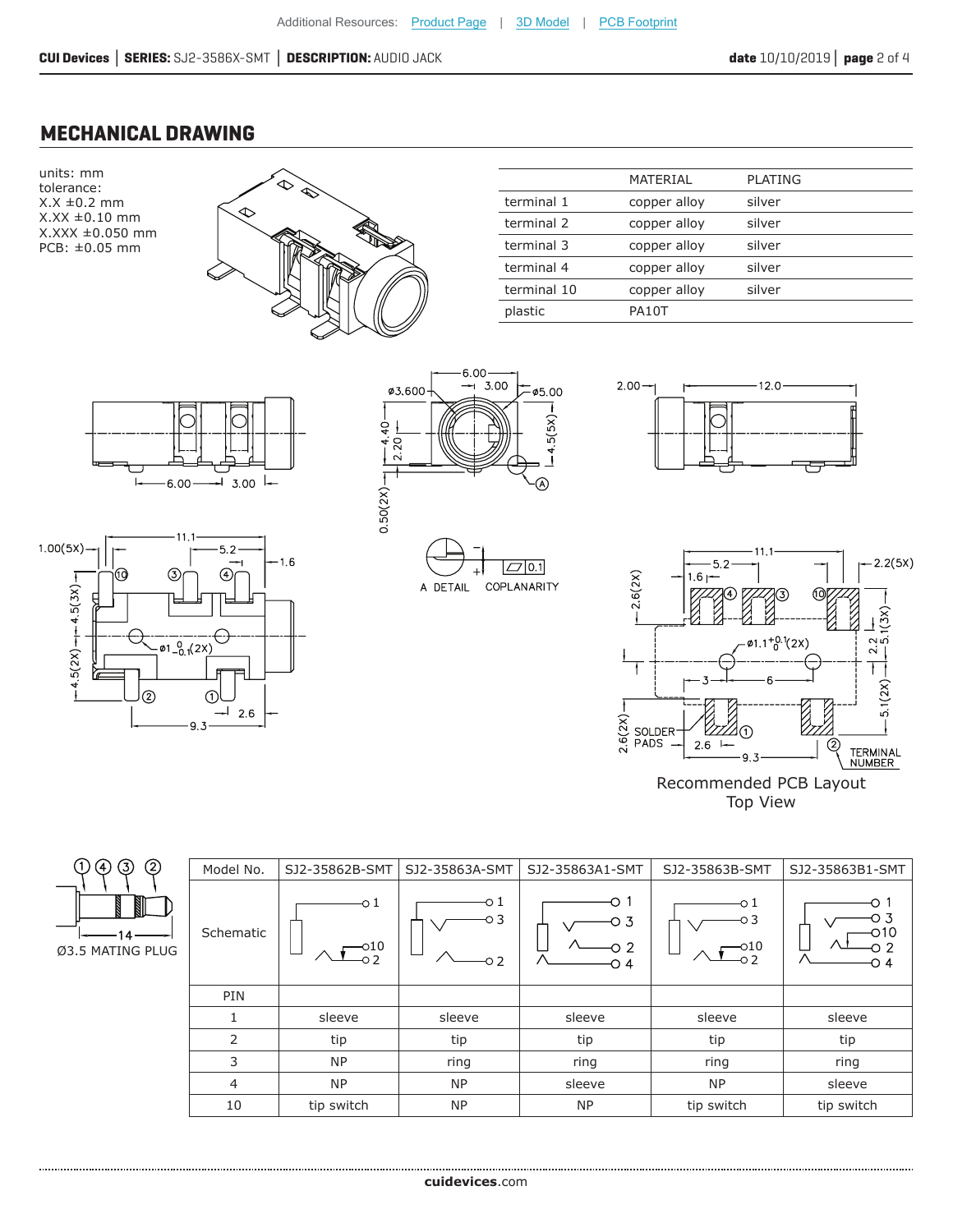#### **SOLDERABILITY**



#### **PACKAGING**

units: mm

Reel Size: Ø381 mm Reel QTY: 900 pcs per reel